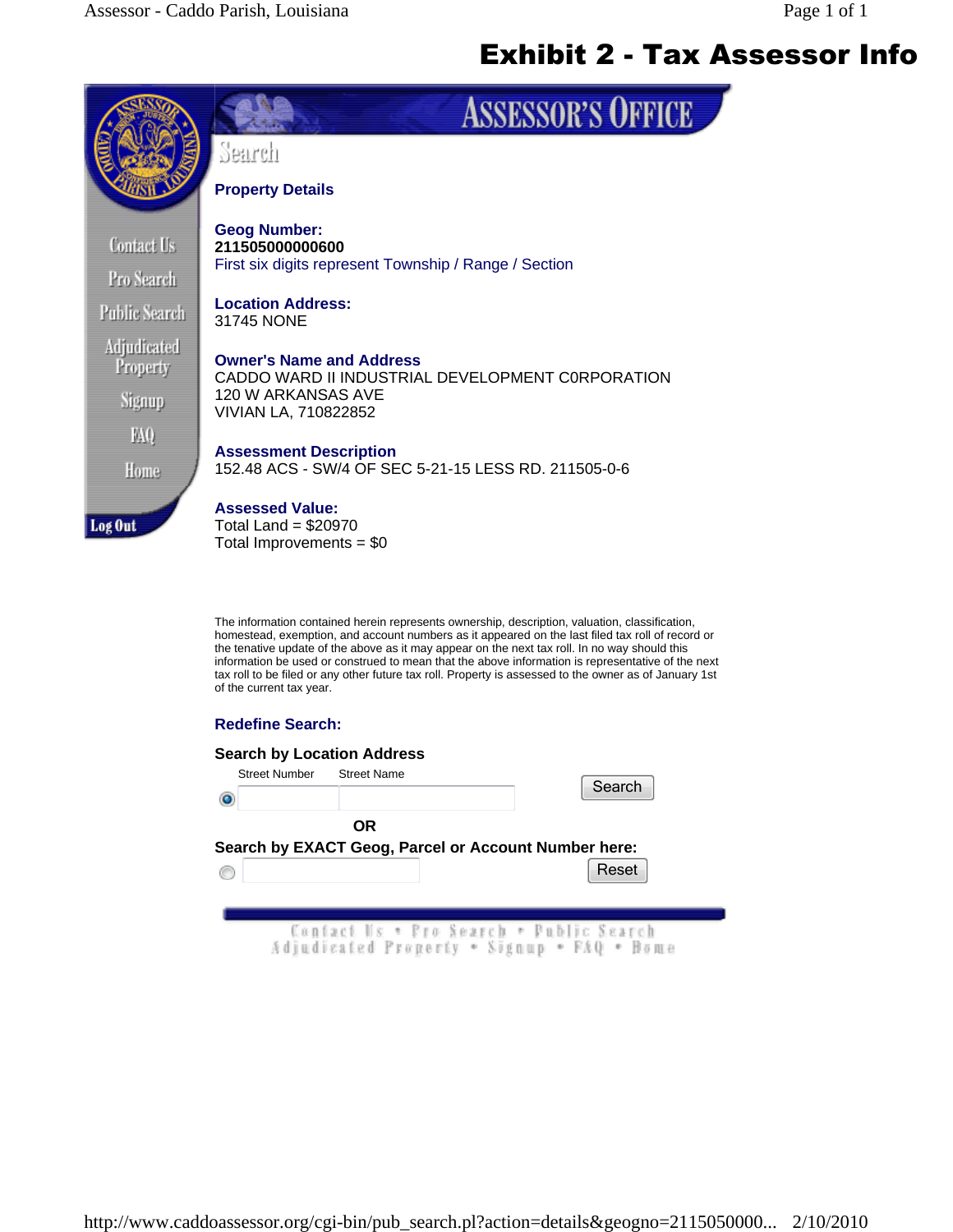

## **Redefine Search:**

| <b>Search by Location Address</b><br><b>Street Number</b><br><b>Street Name</b>       | Search |
|---------------------------------------------------------------------------------------|--------|
| <b>OR</b><br>Search by EXACT Geog, Parcel or Account Number here:                     |        |
|                                                                                       | Reset  |
| Contact Us * Pro Search * Public Search<br>Adjudicated Property . Signup . FAQ . Bome |        |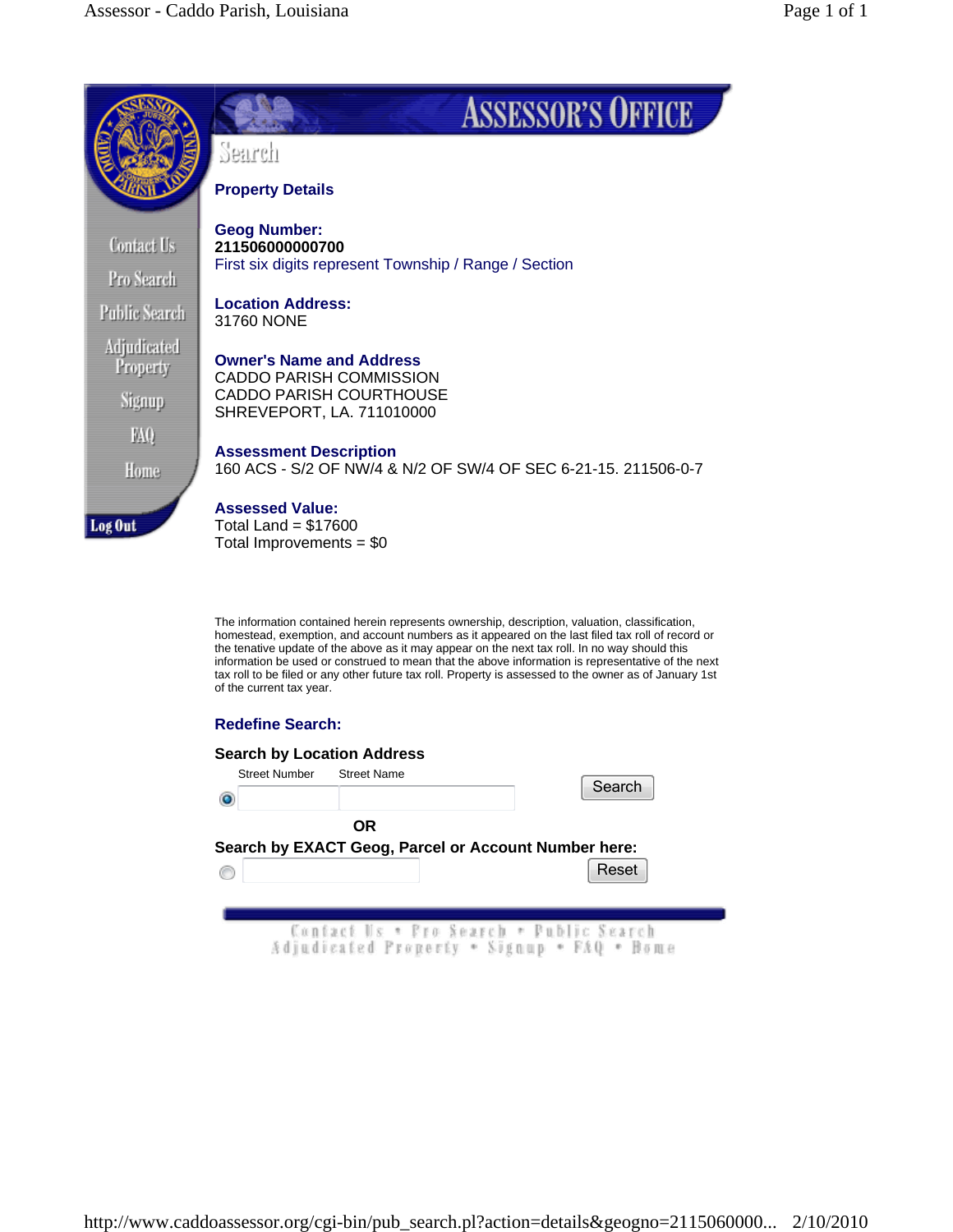

# **Redefine Search:**

#### **Search by Location Address**

| <b>Street Number</b> | <b>Street Name</b> | Search                                                                                |
|----------------------|--------------------|---------------------------------------------------------------------------------------|
|                      | OR                 |                                                                                       |
|                      |                    | Search by EXACT Geog, Parcel or Account Number here:<br>Reset                         |
|                      |                    |                                                                                       |
|                      |                    | Contact Us + Pro Search + Public Search<br>Adjudicated Property . Signup . FAQ . Bome |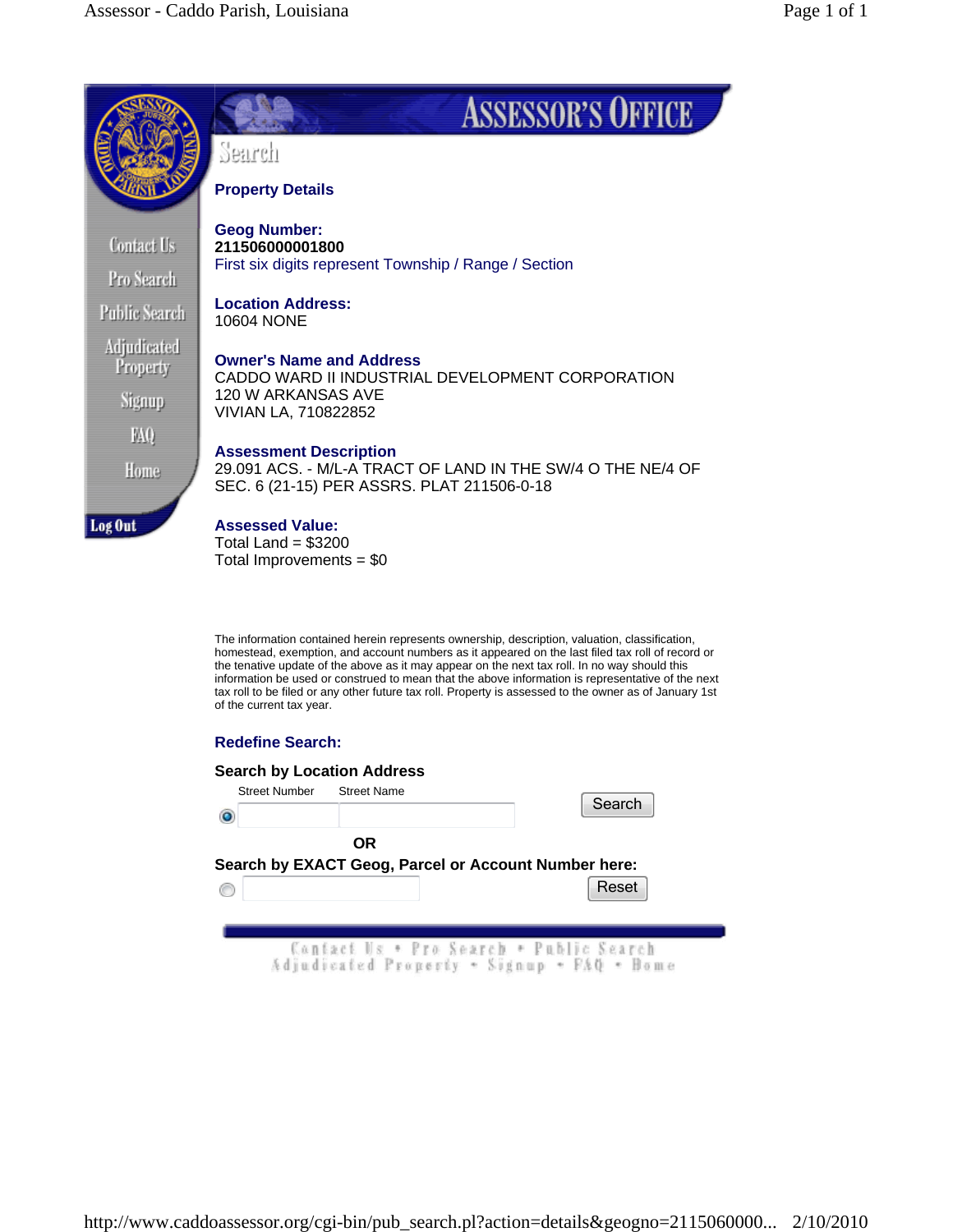

# **Redefine Search:**

## **Search by Location Address**

| <b>Street Number</b> | <b>Street Name</b>                                                                    |  | Search |
|----------------------|---------------------------------------------------------------------------------------|--|--------|
|                      | <b>OR</b>                                                                             |  |        |
|                      | Search by EXACT Geog, Parcel or Account Number here:                                  |  | Reset  |
|                      |                                                                                       |  |        |
|                      | Contact Us + Pro Search + Public Search<br>Adjudicated Property . Signup . FAQ . Bome |  |        |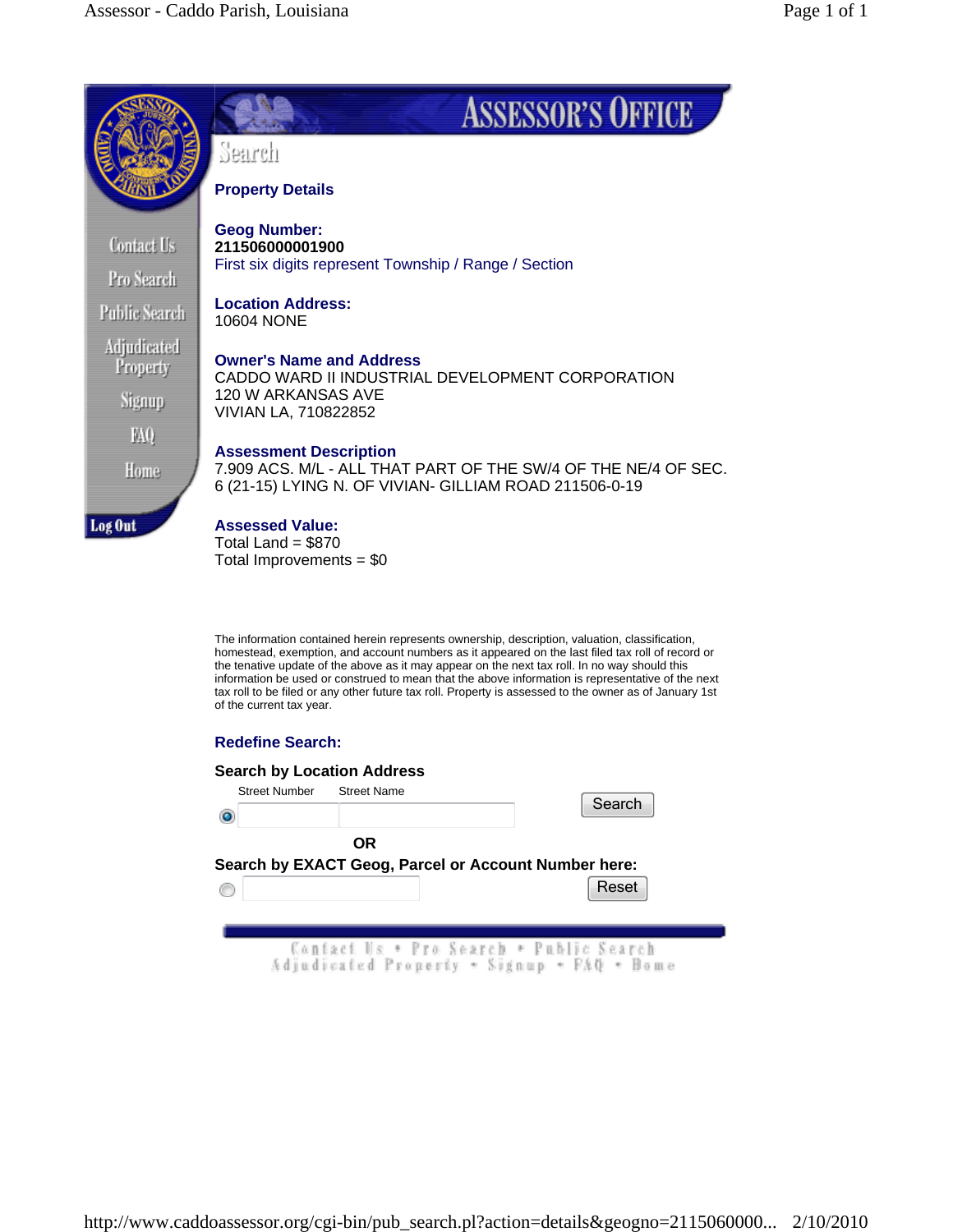

# **Redefine Search:**

#### **Search by Location Address**

| <b>Street Number</b> | <b>Street Name</b> | Search                                                                                |  |
|----------------------|--------------------|---------------------------------------------------------------------------------------|--|
|                      | <b>OR</b>          |                                                                                       |  |
|                      |                    | Search by EXACT Geog, Parcel or Account Number here:<br>Reset                         |  |
|                      |                    |                                                                                       |  |
|                      |                    | Contact Us + Pro Search + Public Search<br>Adjudicated Property . Signup . FAQ . Bome |  |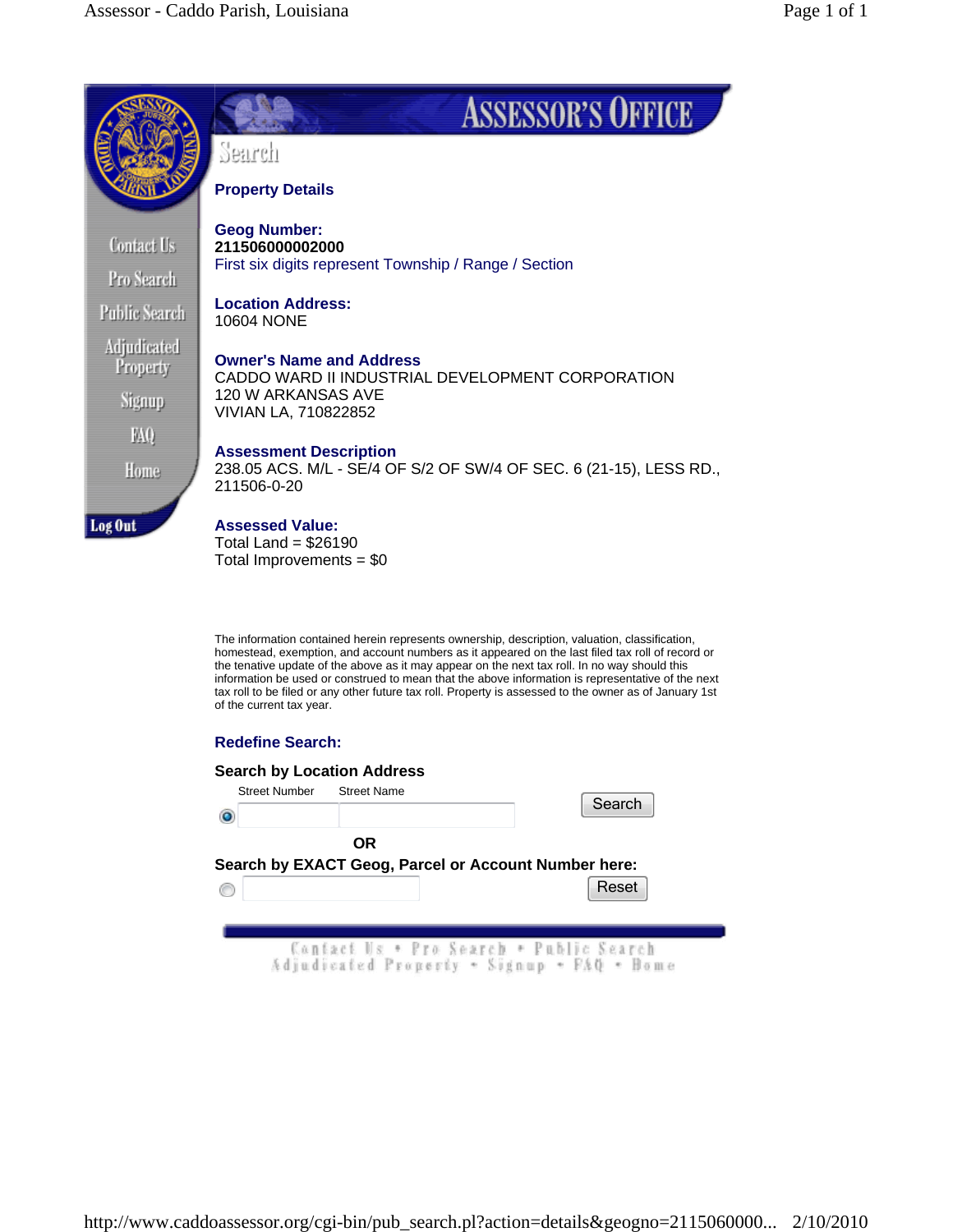

## **Redefine Search:**

| <b>Street Number</b> | <b>Search by Location Address</b><br><b>Street Name</b>                               | Search |
|----------------------|---------------------------------------------------------------------------------------|--------|
|                      | OR<br>Search by EXACT Geog, Parcel or Account Number here:                            | Reset  |
|                      | Contact Us * Pro Search * Public Search<br>Adjudicated Property . Signup . FAQ . Bome |        |

http://www.caddoassessor.org/cgi-bin/pub\_search.pl?action=details&geogno=2115080000... 2/10/2010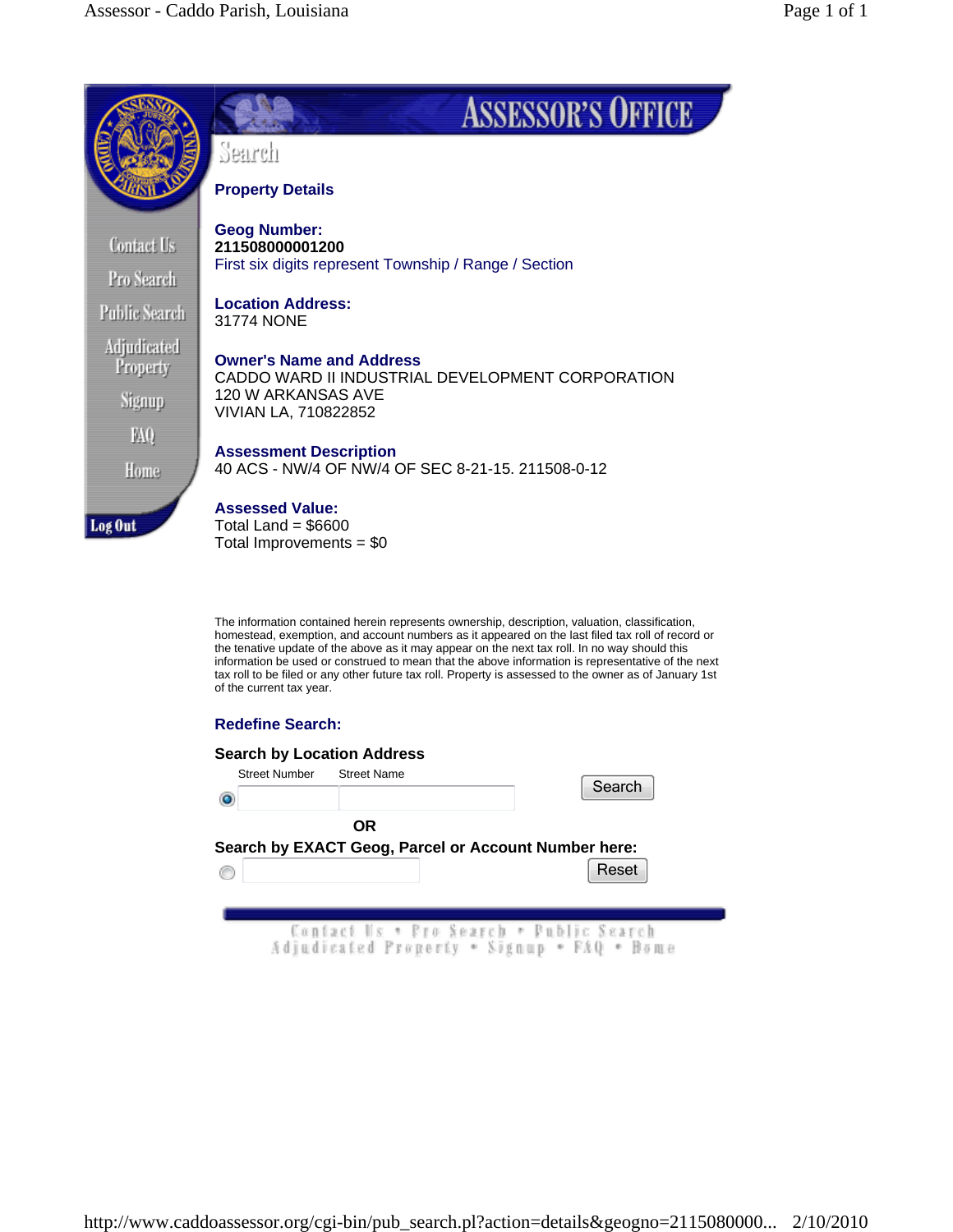

# **Redefine Search:**

## **Search by Location Address**

| <b>Street Number</b> | <b>Street Name</b> |                                                                                       | Search |
|----------------------|--------------------|---------------------------------------------------------------------------------------|--------|
|                      | <b>OR</b>          |                                                                                       |        |
|                      |                    | Search by EXACT Geog, Parcel or Account Number here:                                  |        |
|                      |                    |                                                                                       | Reset  |
|                      |                    |                                                                                       |        |
|                      |                    | Contact Us * Pro Search * Public Search<br>Adjudicated Property * Signup * FAQ * Home |        |

http://www.caddoassessor.org/cgi-bin/pub\_search.pl?action=details&geogno=2116010000... 2/10/2010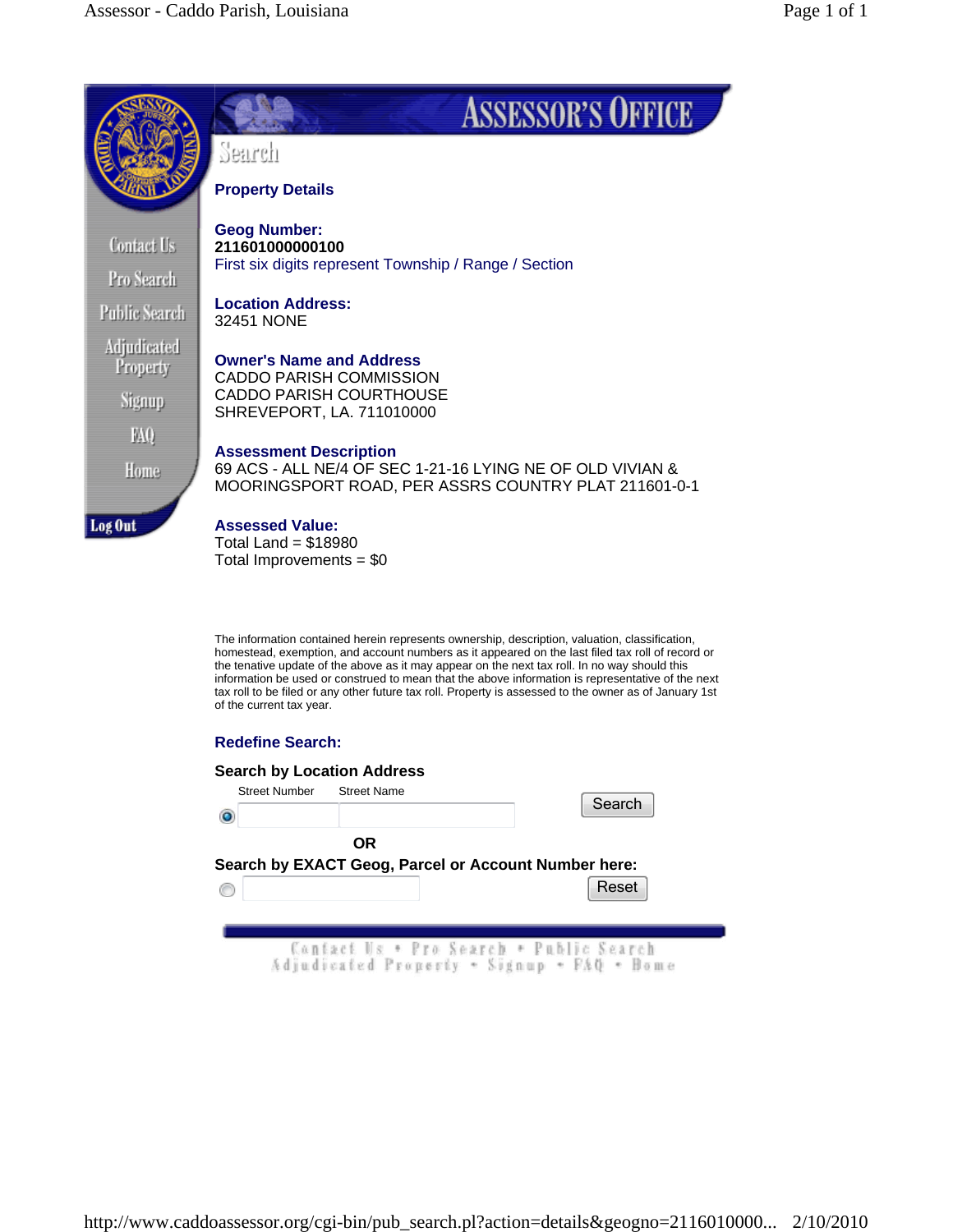

Total Land =  $$11000$ Total Improvements = \$0

The information contained herein represents ownership, description, valuation, classification, homestead, exemption, and account numbers as it appeared on the last filed tax roll of record or the tenative update of the above as it may appear on the next tax roll. In no way should this information be used or construed to mean that the above information is representative of the next tax roll to be filed or any other future tax roll. Property is assessed to the owner as of January 1st of the current tax year.

## **Redefine Search:**

| <b>Street Number</b> | <b>Street Name</b>                                   |  | Search                                                                                  |
|----------------------|------------------------------------------------------|--|-----------------------------------------------------------------------------------------|
|                      | <b>OR</b>                                            |  |                                                                                         |
|                      | Search by EXACT Geog, Parcel or Account Number here: |  | Reset                                                                                   |
|                      |                                                      |  |                                                                                         |
|                      |                                                      |  | - Contact Us * Pro Search * Public Search<br>Adjudicated Property * Signup * FAQ * Home |